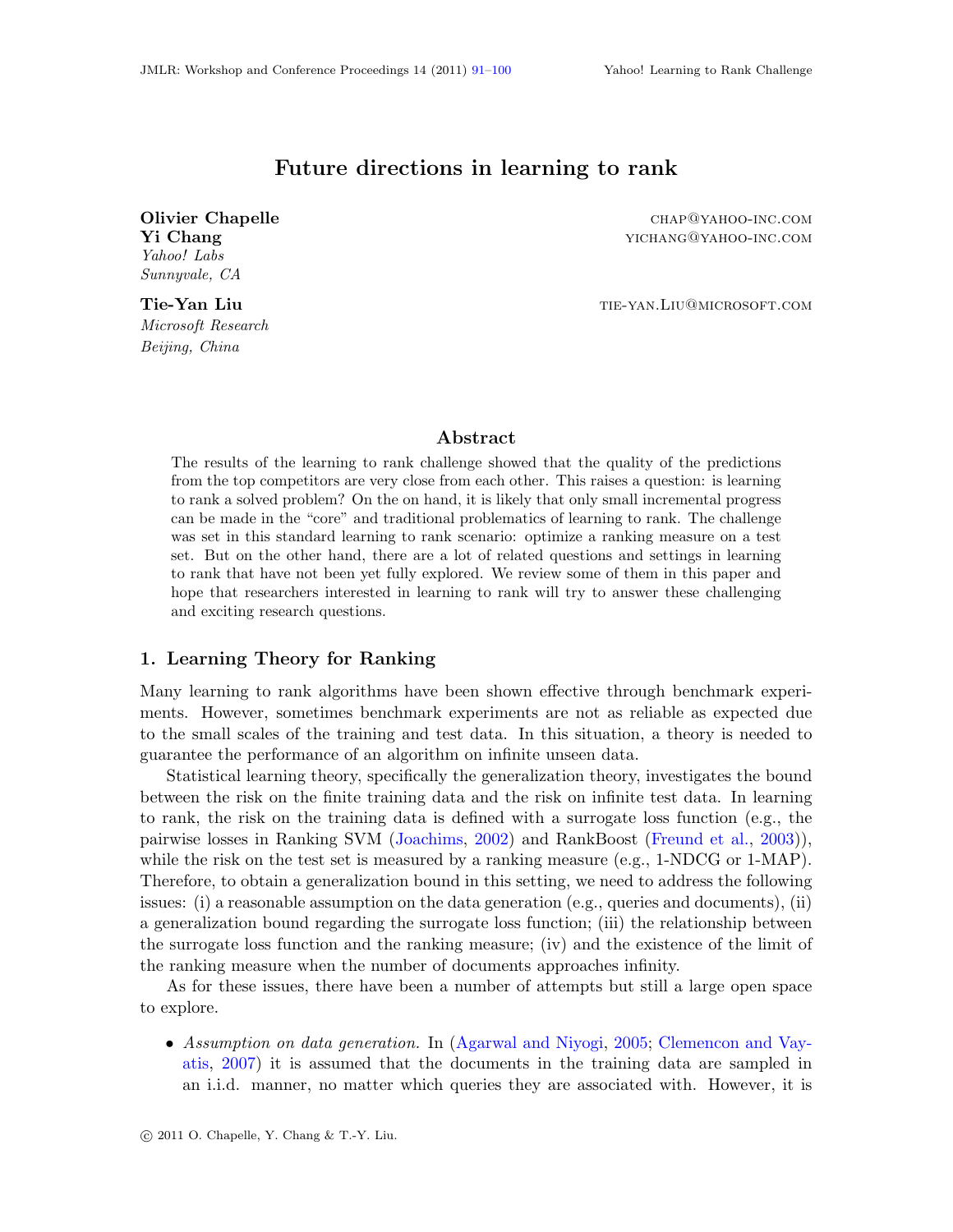widely accepted that documents associated with different queries should have different distributions. In [\(Lan et al.,](#page-9-1) [2008;](#page-9-1) [Lan and Liu,](#page-8-3) [2009\)](#page-8-3), it is assumed that queries are sampled in an i.i.d. manner, while documents associated with each query are generated in a deterministic manner. However, it is clear that there is sampling of documents when one constructs the training set. Recently, in [\(Chen et al.,](#page-8-4) [2010b\)](#page-8-4), a new assumption is adopted, which involves sampling at both query and document layers. This assumption seems to better describe the data generation for learning to rank. However, its problem lies in that the resultant data is non-i.i.d. and the theoretical analysis becomes difficult. It is desirable to find a reasonable yet easy way of describing the data generation, which will help the corresponding theoretical analysis a lot.

- Generalization bound regarding surrogate loss functions. There have been a number of works discussing this problem, however, most of them cannot be used to explain real learning to rank algorithms, mainly due to the unreasonable data assumptions they used (see the discussions in the previous item). In [\(Chen et al.,](#page-8-4) [2010b\)](#page-8-4), a two-layer generalization bound is derived for the pairwise surrogate loss functions given the assumption of two-layer sampling. However, it seems that the results cannot be easily extended to other types of loss functions (e.g., pointwise and listwise loss functions).
- Relationship between surrogate loss functions and ranking measures. There have been some attempts on this in [\(Cossock and Zhang,](#page-8-5) [2006\)](#page-8-5) and [\(Chen et al.,](#page-8-6) [2010a\)](#page-8-6), which show that several pointwise, pairwise, and listwise surrogate loss functions are upper bounds of the widely-used ranking measures. However, there are still many other surrogate loss functions not covered. Furthermore, the bounds obtained in these works are the worst-case bounds, and thus very loose. Especially when the number of documents increases, the bounds will become almost meaningless because the weight before the surrogate loss functions will eventually approach infinity. It is highly desirable to obtain tighter bounds, probably in the sense of expectation.
- Existence of limits for ranking measures. There is no result yet on whether the limits exist when the number of documents approaches infinity. The challenge lies in that the ranking measures do not have a sum-i.i.d. form with respect to documents and the law of large numbers cannot be used to prove their convergence and limits. However, if we cannot guarantee the existence of their limits, then we even do not know whether the risk on the infinite test data makes sense. We need to understand the convergence of existing ranking measures and/or to design new measures that can converge with respect to the increasing number of documents.

If the above four issues are solved, we will be able to move a significant step forward towards the generalization ability for learning to rank. However, this is not yet the end of the story. Usually the uniform generalization bound is too loose to guide real applications. In order to derive a tighter bound, we may need some additional assumptions on the data, instead of just a weak i.i.d. one. This is in the light of PAC-Bayes, and should be another important future research direction to explore.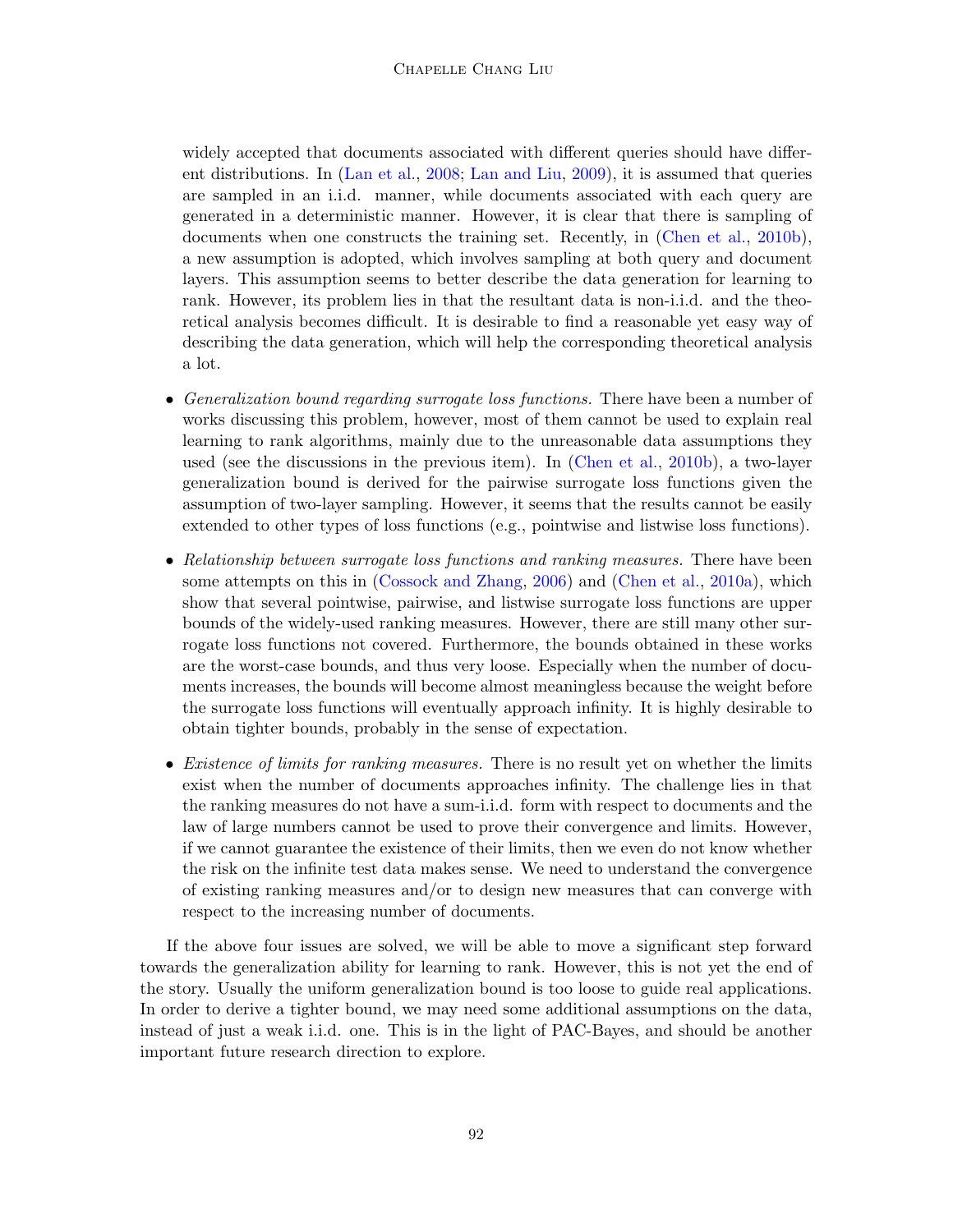### 2. Online Complexity v.s. Accuracy

Most of the research on learning to rank has focused on optimizing the relevance of search results. This quest for accuracy can lead to very complex models. Indeed, as datasets grow, learning theory suggests that the model complexity (in terms of VC dimension) should also grow. And complex models are often computationally expensive. For instance, the model of Eric Gottschalk and David Vogel – the runners-up in the first track of the challenge – has more than 10,000 trees some of the trees have more than 1,000 leaves. The brings the question on wether this kind of models can be deployed in a real world ranking system where latency is an important factor. In web search for instance there are stringent requirements on the execution time: the document scoring phase should typically not exceed 50 milliseconds.

For this reason, there is a recent effort in trying to build models which have a reduced execution time. Recently, [\(Wang et al.,](#page-9-2) [2010\)](#page-9-2) explicitly addressed this accuracy / complexity trade-off for linear ranking functions. A linear function is of course very fast to evaluate, but the feature computation cost should also be taken into account. By performing feature selection, the authors of the aforementioned paper were able to substantially reduce the online complexity without much loss in accuracy.

In the context of decision trees ensembles, execution time can be reduced using *early exits* [\(Cambazoglu et al.,](#page-7-1) [2010\)](#page-7-1): if, based on a partial evaluation of the trees, a document does not appear to be relevant, this document is not further evaluated. The ideas in these two papers could be combined using a cascade architecture pioneered in [\(Viola and Jones,](#page-9-3) [2004\)](#page-9-3). An ensemble of trees would be learned such that early trees use only cheap features while later trees are allowed to use more expensive features. But combined with early exits, these expensive trees would not be evaluated for a large number of documents. This architecture would effectively considerably reduce the only complexity of decision trees ensembles.

This line of research bears some resemblance with large scale learning (see section [4\)](#page-3-0). In both cases, the goal is to reduce the execution time due to large datasets, but large scaling learning is concerned in reducing the training time, while the focus of this section is on the testing time. Nevertheless, it might be possible to transfer techniques and ideas between these two domains.

#### <span id="page-2-0"></span>3. Sample Selection Bias

Training sets for learning to rank are typically constructed using the so-called pooling strategy: the top documents for one of several systems are retrieved, merged and judged. These documents are thus, by construction, more relevant than the vast majority of other documents. But what about test documents? Most learning to rank paper consider an offline reranking scenario: for a given query, the test documents are also retrieved by pooling and are then reranked according to the learned model. In that scenario, the training and test sets follow the same distribution.

But in a search engine, the situation is different. A web search engine typically uses a scheme with two phases (or more) to retrieve the relevant documents. The first phase is a filtering one in which the potentially relevant documents – according to a basic ranking function – are selected from the entire search engine index. Then these documents are scored in a second phase by the learned ranking function. But there is still a large number of documents in this second phase: tens of thousand. And most of these documents have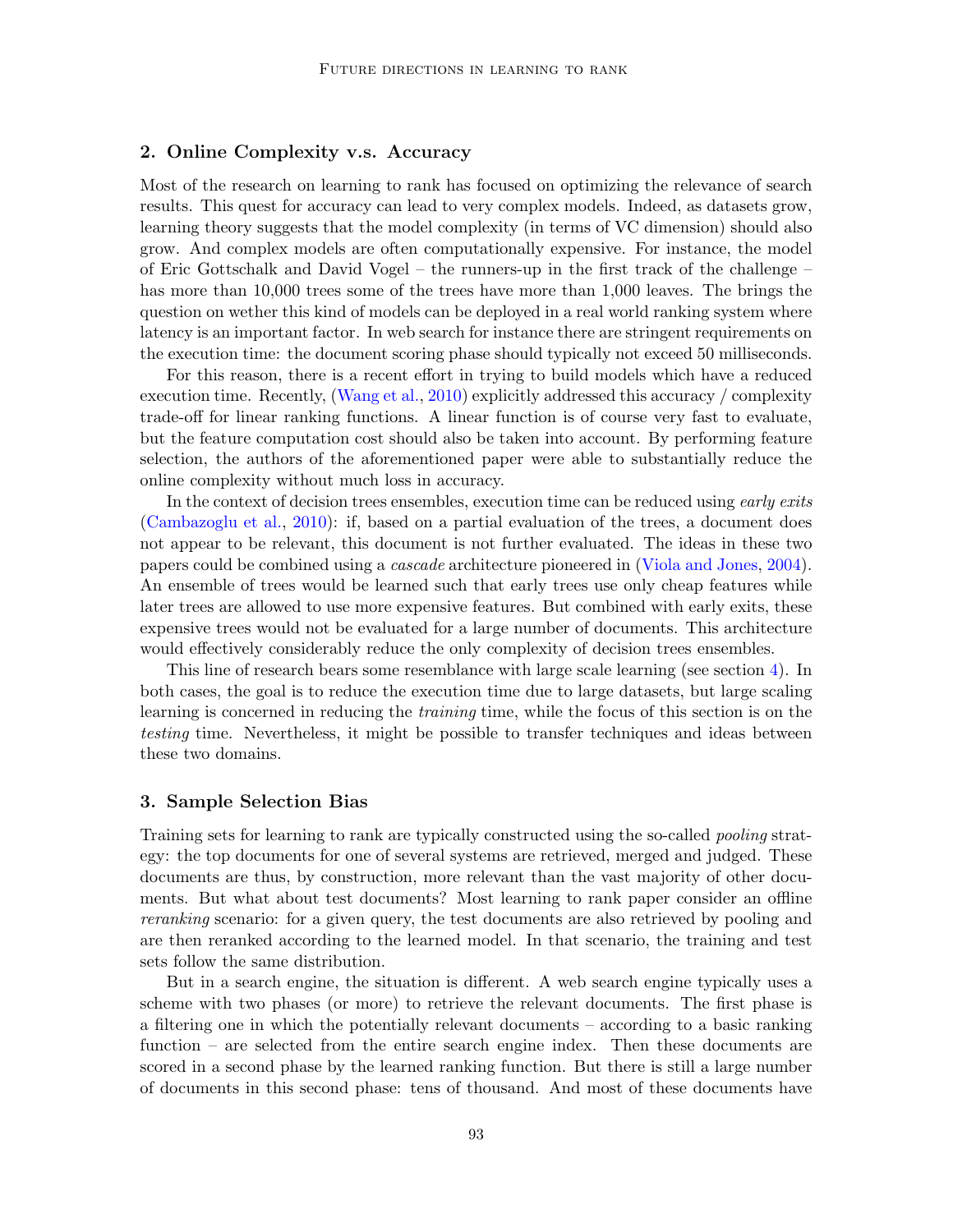little relevance to the query. There is a thus striking difference in the document distribution between training and test. This problem is called the sample selection bias [\(Zadrozny,](#page-9-4) [2004\)](#page-9-4): the documents in the training set have not been drawn at random from the test distribution; they are biased toward relevant documents.

This selection bias causes serious problems in practice. An illustration of this could be that the model has not learned to demote spam documents because it has not seen enough of them in the training set. On the other hand, because most of the documents in the training set have high text match scores, the model might not have realized that text match features are very important features.

A standard way of addressing the sample selection bias is to reweight the training samples such that reweighted training distribution matches the test distribution. These weights can be found through logistic regression [\(Bickel and Scheffer,](#page-7-2) [2007,](#page-7-2) Section 2.1). Once the weights have been estimated, they can readily be incorporated into a pointwise learning to rank algorithm. How to use the weights in a pointwise or listwise is algorithm is an interesting research question.

Note that the sample selection bias is related to transfer learning (see section [7\)](#page-5-0) insofar as both deal with the case of different training and test distributions. But in the sample selection bias, even though the marginal distribution  $P(x)$  changes between training and test, the conditional output distribution  $P(y|x)$  is assumed to be fixed. In most transfer learning scenarios, this conditional output distribution shifts between training and test.

Another way of correcting this sample selection bias is to improve the scheme used for collecting training data. The pooling strategy could for instance be modified to include documents deeper in the ranking, thus reflecting more closely the test distribution. But judging more documents has a cost and this brings the question of how to select the training documents under a fixed labeling budget. This question is at the core of *active learning* [\(Long et al.,](#page-9-5) [2010\)](#page-9-5).

# <span id="page-3-0"></span>4. Large Scale Learning to Rank

In the literature of learning to rank, people have paid a lot of attention to the design of loss functions, but somehow overlooked the efficiency and scalability of algorithms. The latter, however, has become a more and more important issue nowadays, especially due to the availability of large-scale click-through data in Web search that can be used to train the learning to rank models.

While it is good to have more training data, it is challenging for many existing algorithms to handle such data. In order to tackle the challenge, we may want to consider one of the following approaches.

- *Parallel computing.* For example, we can use the MPI or MapReduce infrastructure to distribute the computations in the algorithms. There are a number of attempts on distributed machine learning in the literature [\(Chu et al.,](#page-8-7) [2007;](#page-8-7) [Chang et al.,](#page-8-8) [2008\)](#page-8-8), however, the efforts on learning to rank are still very limited.
- Ensemble learning. We can down-sample the data to make it easy to handle by a single-machine algorithm. After learning a ranking model based on this sample, we can repeat the sampling for multiple times and aggregate the ranking models obtained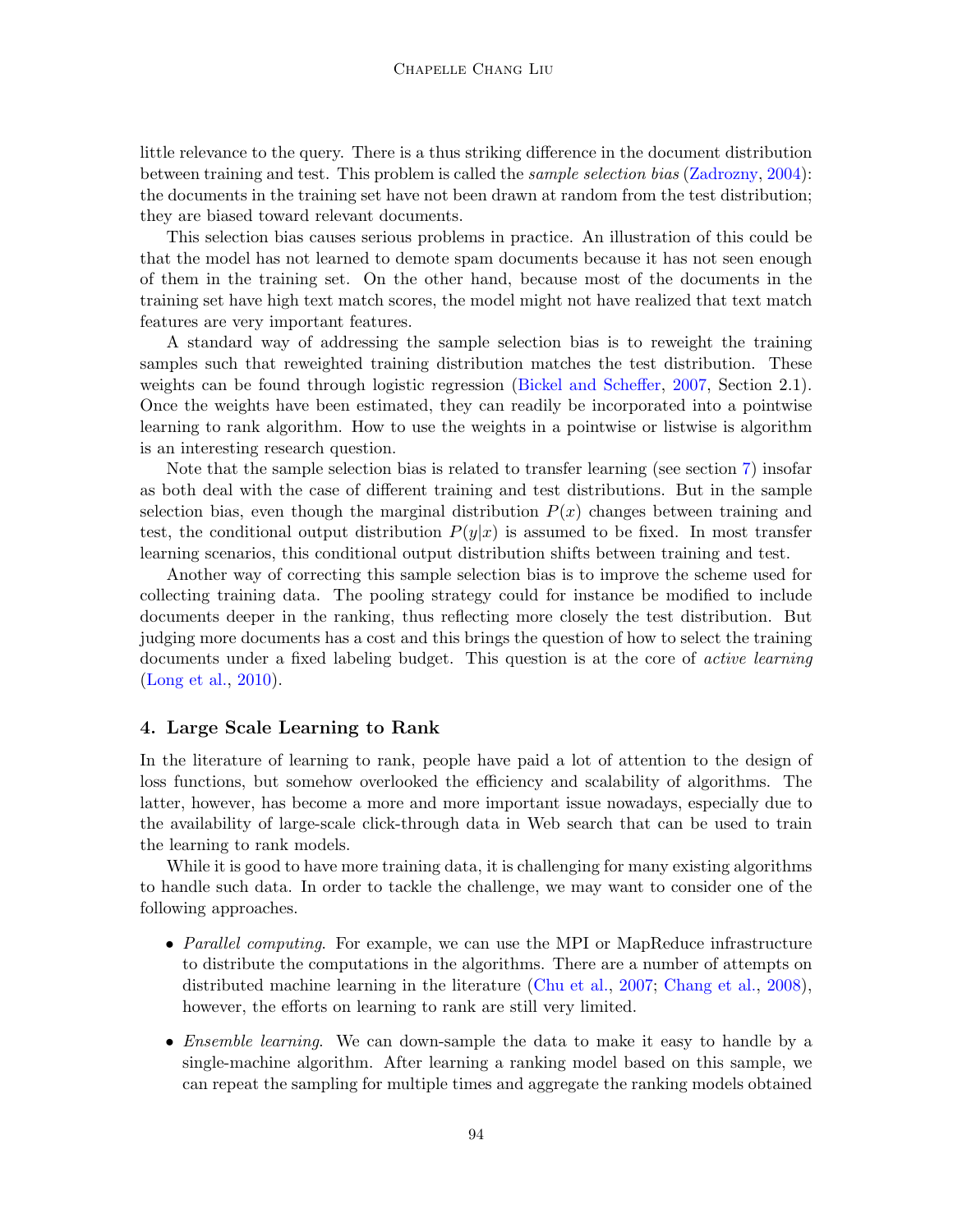from all the samples. It has been proved in [\(Ueda and Nakano,](#page-9-6) [1996\)](#page-9-6) that such ensemble learning can effectively make use of large datasets and the resultant model can be more effective than the model learned from every single sample.

• Approximate algorithms. In some cases, we can derive an approximate version of an existing algorithm, whose complexity is much lower than the original algorithm while the accuracy remains to a certain extent. This kind of approaches have been well studied in the literature of computational theory [\(Sipser,](#page-9-7) [2006\)](#page-9-7), but still not sufficiently investigated in learning to rank.

In addition to discussing how to handle large data from a purely computational perspective, we may want to investigate the problem from another angle. That is, it may not be always necessary to increase the data scale. With more and more data, the learning curve may get saturated, and the cost we pay for the extra computations may become wasteful. To gain more understanding on this, we need to jointly consider the learning theory and computational theory for ranking. This can also be an important piece of future work.

### 5. Robust Learning to Rank

In most of the existing works, multiple ranking functions are compared and evaluated, and the best ranking function is selected based on some relevance measurement, e.g. NDCG. For a commercial search engine company, the real scenario is more complex: the ranking function is required to be updated and improved periodically with more training data, newly developed ranking features, or more fancy ranking algorithms, however, the ranking results should not change dramatically. Such requirements would bring new challenge of robustness to the learning to rank area.

How to measure robustness? Multiple evaluations over time is one method but very costly. One practical solution is that robustness can be measured with the probability of switching neighboring pairs in a search result when ranking score turbulence happens [\(Li](#page-9-8) [et al.,](#page-9-8) [2009\)](#page-9-8). From metrics perspective, if adding the robustness factors into the original relevance metrics, e.g. NDCG, the new metrics could be more suitable to measure relevance and robustness at the same time. However, the efforts on robustness measurement are still very preliminary.

In addition, the robustness over training data noise is another challenging task. Many of existing learning to rank algorithms are based on pairwise preference framework which is quite fragile to training data noise, since one mis-judged relevance label on a document would lead to a large number of mis-labeled document pairs. This would significantly jeopardize the robustness of the overall ranking performance. [Carvalho et al.](#page-7-3) [\(2008\)](#page-7-3) study the impacts of outlying pairs in learning to rank with pairwise preferences and introduce a new meta-learning algorithm capable of suppressing these undesirable effects. In terms of point-wise and list-wise learning algorithms, the corresponding efforts are still missing.

How to learn a robust ranking function is another interesting topic. Intuitively, if an algorithm could learn the parameters which control the metric sensitivity to the score turbulence, the generated ranking functions would be more robust. Another possible solution is related to incremental learning, which guarantees that the new model is largely similar to previous models.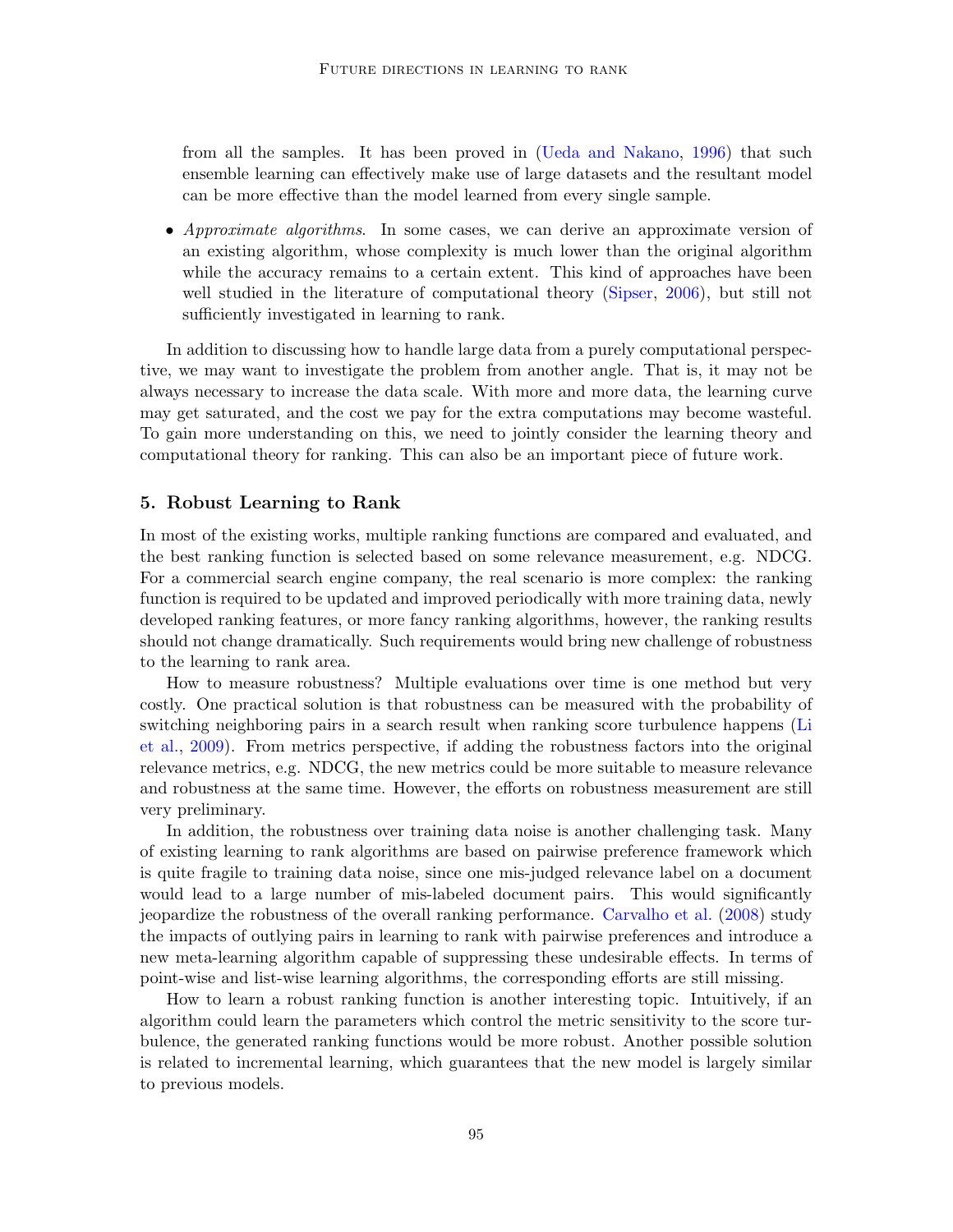# 6. Learning to Rank for Diversity

Most learning to rank approaches implicitly assume independence in the documents relevance. This often implies redundancy in the search results. A recent trend in learning to rank research is thus to optimize not only for relevancy, but also for diversity [\(Radlinski](#page-9-9) [et al.,](#page-9-9) [2009\)](#page-9-9): the search result set should ideally cover various information nuggets, facets or *topics*.<sup>[1](#page-5-1)</sup> This prompted a diversity task as part of the 2009 and 2010 Web tracks of TREC.[2](#page-5-2) .

An explicit diversification strategy involves 3 components: 1. A method for automatically discovering what are the information nuggets for a given query; 2. A system for assessing the relevance of a document to a particular nugget; 3. A strategy for ordering the results. This last component has been well studied recently, and in particular the optimization of an objective function with a *diminishing return* property sounds appealing [\(Agrawal](#page-7-4) [et al.,](#page-7-4) [2009\)](#page-7-4). But the first two components still need to be worked out.

There also approaches to diversification which bypass these two difficult steps: instead of explicitly controlling the diversification by enumerating the different nuggets of information, the diversification is implicit. A rather common technique in this category is the minimization of textual similarities across documents. This was first proposed by [Carbonell](#page-7-5) [and Goldstein](#page-7-5) [\(1998\)](#page-7-5) in their Maximal Marginal Relevance framework. An other approach is to use implicit user feedback in a bandit-style algorithm [\(Radlinski et al.,](#page-9-10) [2008\)](#page-9-10).

Until recently, two of the difficulties in this line of research were the lack of benchmark datasets and of a consensus on the evaluation metric. The recent diversity tasks at TREC are a commendable step in addressing these issues.

The problem of learning to rank for diversity can be cast into the more general framework of learning with structured prediction models (or relational learning) [\(Bakir et al.,](#page-7-6) [2007\)](#page-7-6): instead of predicting the relevance of the documents independently, an entire ranking is predicted. [Qin et al.](#page-9-11) [\(2009\)](#page-9-11) have proposed methods for this type of structured prediction in the context of two information retrieval tasks: Pseudo Relevance Feedback and Topic Distillation. A unified framework to handle all these different kinds of structured prediction could facilitate the development of new learning to rank algorithms where the relation between documents is important.

#### <span id="page-5-0"></span>7. Transfer Learning to Rank

Most learning to rank algorithms are heavily dependent on a large amount of editorial labeled training data, which is time consuming and costly to obtain. Furthermore, collecting specific labeled data for different domains or different ranking applications is not scalable.

The idea of transfer learning – and of the related concepts of multi-task learning and  $domain\ adaptation - is that if the tasks or domains share some similarities, then the training$ data or model from one task can be helpful in building a model for another task. The key issue in applying a transfer learning algorithm for a ranking task is to identify and understand what are the differences and similarities between the tasks: Is there only a

<span id="page-5-1"></span><sup>1.</sup> These various terms are used in the literature depending at which scale the diversity is considered.

<span id="page-5-2"></span><sup>2.</sup> See <http://plg.uwaterloo.ca/~trecweb/>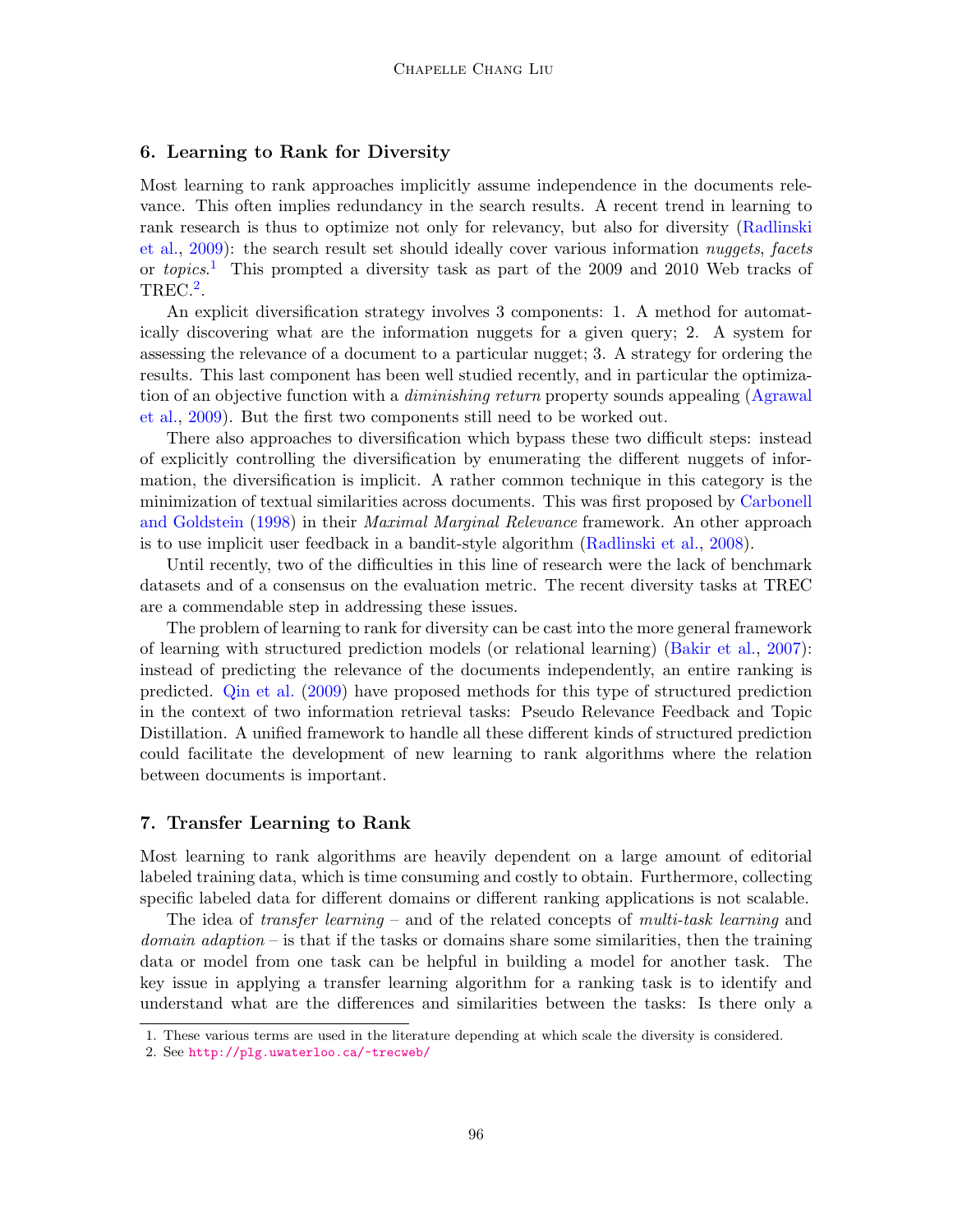change in  $P(x)$  as in the selection bias issue identified in section [3?](#page-2-0) Are the conditional distributions different? Do the features need to be transformed between the tasks?

As the nature of the differences between tasks can be quite diverse, there are also various types of transfer learning algorithms to cover these various cases. They can be grouped in three categories:

- algorithm level transfer learning. The motivation of transfer learning to rank on algorithm level is to learn different ranking tasks with a joint model, which addresses the specifics of each learning task with task-specific parameters and the commonalities between them through shared parameters, and most of existing works are related to algorithm level [\(Chapelle et al.,](#page-8-9) [2011\)](#page-8-9), [\(Gao et al.,](#page-8-10) [2009\)](#page-8-10).
- *feature level transfer learning*. How to learn some common features which are effective for all domains is a fundamental problem in the area of multi-task learning. In learning to rank scenario, a common feature could be either a meta feature learned with multiple element features, or a weak learner in the boosting framework [\(Chen](#page-8-11) [et al.,](#page-8-11) [2009\)](#page-8-11). However, due to the heterogenous features across different domains, some common features may not be sufficient to train a good ranking function on target domains;
- *data level transfer learning*. On data level, the basic idea is how to adjust weight of different sources of labeled data to build a robust training superset, which is applicable for all domains. For example, [\(Long et al.,](#page-9-12) [2009\)](#page-9-12) proposed a learning framework based on the concept of label-relation function to transfer knowledge among different domains without explicitly formulating the data distribution differences;

In fact, these different levels of transfer learning are complementary, how to effectively combine them into one generic framework is an open question. Finally learning theory might be able to guide us in conceptualizing the notation of task relatedness and in providing us some generalization error analysis for multi-task learning [\(Ben-David and Borbely,](#page-7-7) [2008;](#page-7-7) [Baxter,](#page-7-8) [2000\)](#page-7-8).

### 8. Online Learning to Rank

Traditional learning to rank algorithms for web search are trained in a batch mode, to capture stationary relevance of documents to queries, which has limited ability to track dynamic user intention in a timely manner. For those time sensitive queries, the relevance of documents to a query on breaking news often changes over time, which indicates the batchlearned ranking functions do have limitations. User real-time click feedback could be a better and timely proxy for the varying relevance of documents rather than the editorial judgments provided by human editors. In the other word, an online learning to rank algorithm can quickly learn the best re-ranking of the top portion of the original ranked list based on real-time user click feedback.

Existing work [\(Moon et al.,](#page-9-13) [2010\)](#page-9-13) is heavily dependent on the data collected with an exploration random shuffled bucket which removes positional biases on clicks. However,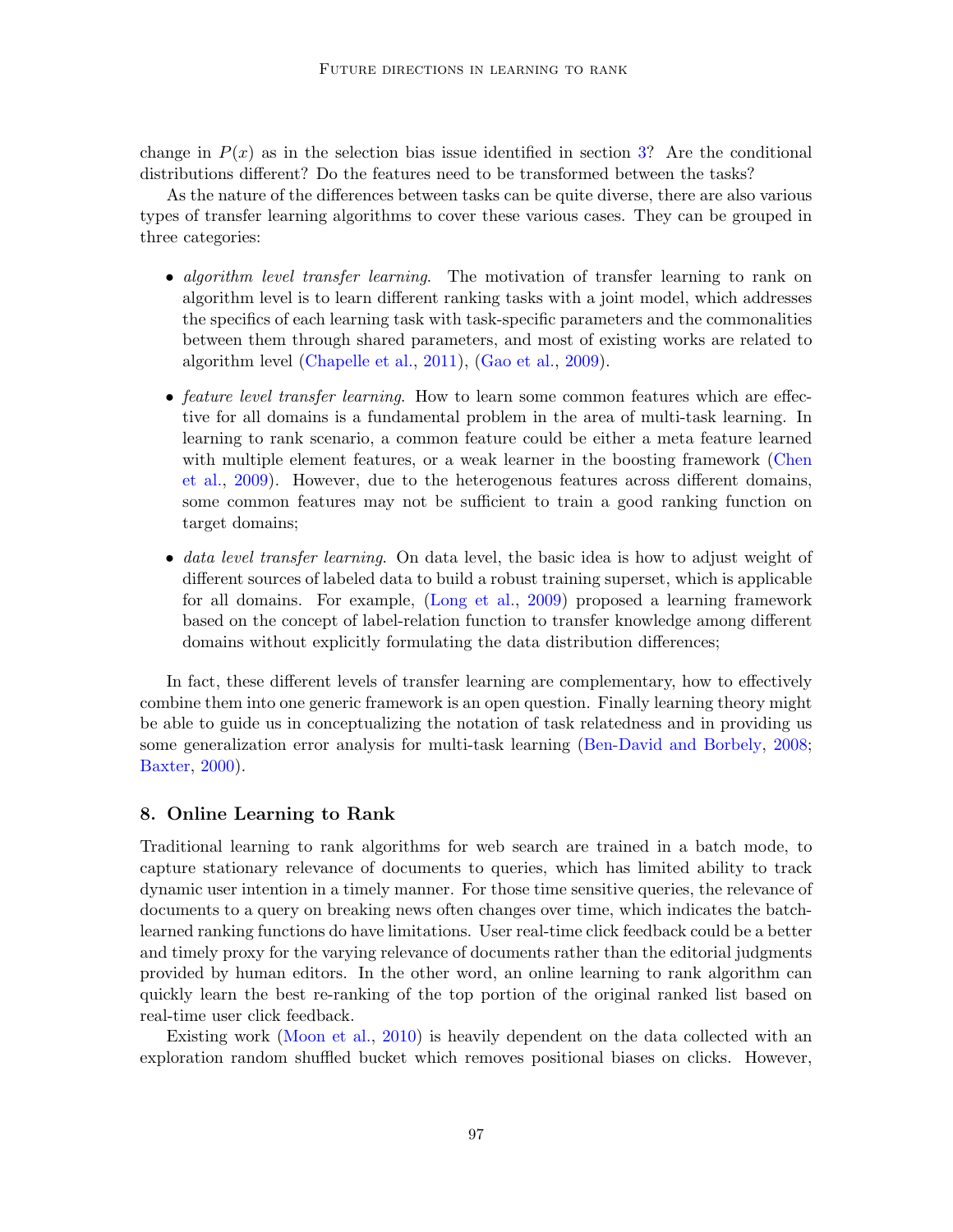such a random shuffled bucket is costly and not practical. How to leverage ordinary realtime click information to build an online learning re-ranker on the top of batch mode ranker to improve the relevance and freshness of time sensitive queries is a still challenge task.

As the same time, using real-time click feedback would also benefit the recency ranking issue [\(Dong et al.,](#page-8-12) [2010\)](#page-8-12), which is to balance relevance and freshness of the top ranking results. Comparing the real-time click feedback over the click history, we could observe some signals to capture the buzzness of click, which can be leverage as an important feature for both ranking and time-sensitive query classification [\(Inagaki et al.,](#page-8-13) [2010\)](#page-8-13).

We have to admit that the research on online learning and recency ranking are still relatively preliminary. How to effectively combine the time sensitive features into the online learning framework is still an open question for the research community. Furthermore, as a ranking function is frequently updated according to real-time click feedback, how to keep the robustness and stability is another important challenge which can not be ignored.

# References

- <span id="page-7-0"></span>S. Agarwal and P. Niyogi. Stability and generalization of bipartite ranking algorithms. In Proceedings of the 18th Annual Conference on Learning Theory (COLT 2005), pages 32–47, 2005.
- <span id="page-7-4"></span>R. Agrawal, S. Gollapudi, A. Halverson, and S. Ieong. Diversifying search results. In WSDM '09: Proceedings of the 2nd international conference on Web search and web data mining, pages 5–14. ACM, 2009.
- <span id="page-7-6"></span>G. Bakir, T. Hofmann, B. Schölkopf, A. Smola, B. Taskar, and S. V. N. Vishwanathan. Predicting Structured Data. The MIT Press, 2007. ISBN 0262026171.
- <span id="page-7-8"></span>J. Baxter. A model of inductive bias learning. Journal of Artificial Intelligence Research, 12:149–198, 2000.
- <span id="page-7-7"></span>S. Ben-David and R.S. Borbely. A notion of task relatedness yielding provable multiple-task learning guarantees. Machine learning, 73(3):273–287, 2008. ISSN 0885-6125.
- <span id="page-7-2"></span>S. Bickel and T. Scheffer. Dirichlet-enhanced spam filtering based on biased samples. In Advances in Neural Information Processing Systems 19, 2007.
- <span id="page-7-1"></span>B.B. Cambazoglu, H. Zaragoza, O. Chapelle, J. Chen, C. Liao, Z. Zheng, and J. Degenhardt. Early exit optimizations for additive machine learned ranking systems. In Proceedings of the third ACM international conference on Web search and data mining, pages 411–420, 2010.
- <span id="page-7-5"></span>J. Carbonell and J. Goldstein. The use of MMR, diversity-based reranking for reordering documents and producing summaries. In Proceedings of the 21st annual international ACM SIGIR conference on Research and development in information retrieval, pages 335–336, 1998.
- <span id="page-7-3"></span>V. Carvalho, J. Elsas, W. Cohen, and J. Carbonell. A meta-learning approach for robust rank learning. In Proceedings of SIGIR 2008 LR4IR - Workshop on Learning to Rank for Information Retrieval, 2008.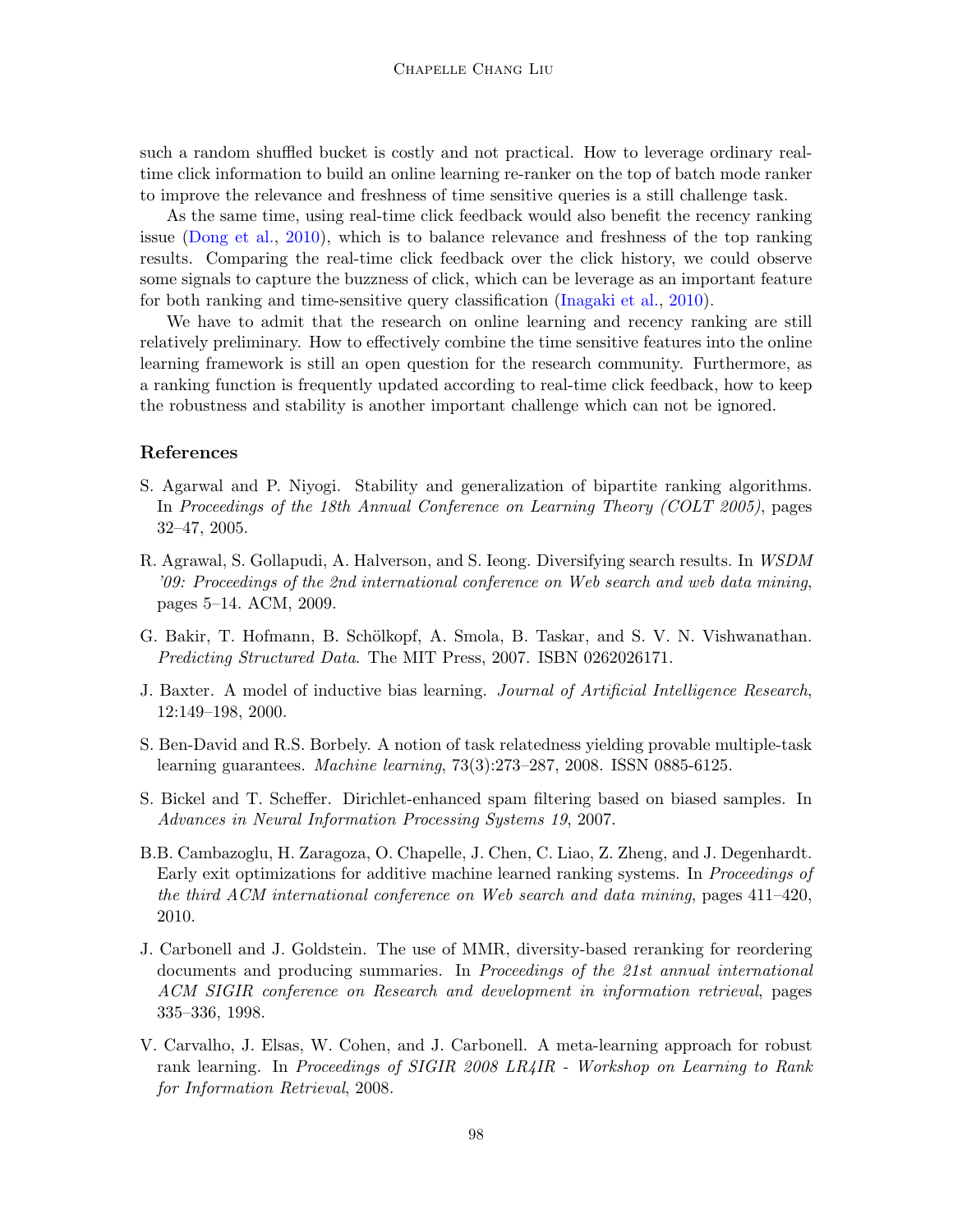- <span id="page-8-8"></span>E. Chang, K. Zhu, H. Wang, H. Bai, J. Li, Z. Qiu, and H. Cui. Parallelizing support vector machines on distributed computers. In J.C. Platt, D. Koller, Y. Singer, and S. Roweis, editors, Advances in Neural Information Processing Systems 20, pages 257–264. MIT Press, Cambridge, MA, 2008.
- <span id="page-8-9"></span>O. Chapelle, P. Shivaswamy, S. Vadrevu, K. Weinberger, Y. Zhang, and B. Tseng. Boosted multi-task learning. Machine Learning Journal, 2011. To appear.
- <span id="page-8-11"></span>D. Chen, Y. Xiong, J. Yan, G.-R. Xue, G. Wang, and Z. Chen. Knowledge transfer for cross domain learning to rank. Information Retrieval, 13(3):236–253, 2009.
- <span id="page-8-6"></span>W. Chen, T.-Y. Liu, Y. Lan, Z. Ma, and H. Li. Ranking measures and loss functions in learning to rank. In Advances in Neural Information Processing Systems 22 (NIPS 2009), pages 315–323, 2010a.
- <span id="page-8-4"></span>W. Chen, T.-Y. Liu, and Z. Ma. Two-layer generalization analysis for ranking using rademacher average. Technical report, Advances in Neural Information Processing Systems 23 (NIPS 2010), 2010b.
- <span id="page-8-7"></span>C.-T. Chu, S. K. Kim, Y.-A. Lin, Y. Yu, G. Bradski, A. Ng, and K. Olukotun. Mapreduce for machine learning on multicore. In B. Schölkopf, J. Platt, and T. Hoffman, editors, Advances in Neural Information Processing Systems 19, pages 281–288. MIT Press, Cambridge, MA, 2007.
- <span id="page-8-2"></span>S. Clemencon and N. Vayatis. Ranking the best instances. *Journal of Machine Learning* Research, 8(Dec):2671–2699, 2007.
- <span id="page-8-5"></span>D. Cossock and T. Zhang. Subset ranking using regression. In *Proceedings of the 19th* Annual Conference on Learning Theory (COLT 2006), pages 605–619, 2006.
- <span id="page-8-12"></span>A. Dong, Y. Chang, Z. Zheng, G. Mishne, J. Bai, R. Zhang, K. Buchner, C. Liao, and F. Diaz. Towards recency ranking in web search. In Proceedings of WSDM 2010, 2010.
- <span id="page-8-1"></span>Y. Freund, R. Iyer, R. Schapire, and Y. Singer. An efficient boosting algorithm for combining preferences. Journal of Machine Learning Research, 4:933–969, 2003. ISSN 1533-7928.
- <span id="page-8-10"></span>J. Gao, Q. Wu, C. Burges, K. Svore, Y. Su, N. Khan, S. Shah, and H. Zhou. Model adaptation via model interpolation and boosting for web search ranking. In *Proceedings* of EMNLP 2009, 2009.
- <span id="page-8-13"></span>Y. Inagaki, N. Sadagopan, G. Dupret, C. Liao, A. Dong, Y. Chang, and Z. Zheng. Session based click features for recency ranking. In Proceedings of AAAI 2010, 2010.
- <span id="page-8-0"></span>T. Joachims. Optimizing search engines using clickthrough data. In Proceedings of the 8th ACM SIGKDD International Conference on Knowledge Discovery and Data Mining (KDD 2002), pages 133–142, 2002. ISBN 1-58113-567-X.
- <span id="page-8-3"></span>Y. Lan and T.-Y. Liu. Generalization analysis of listwise learning-to-rank algorithms. In Proceedings of the 26th International Conference on Machine Learning (ICML 2009), pages 577–584, 2009.